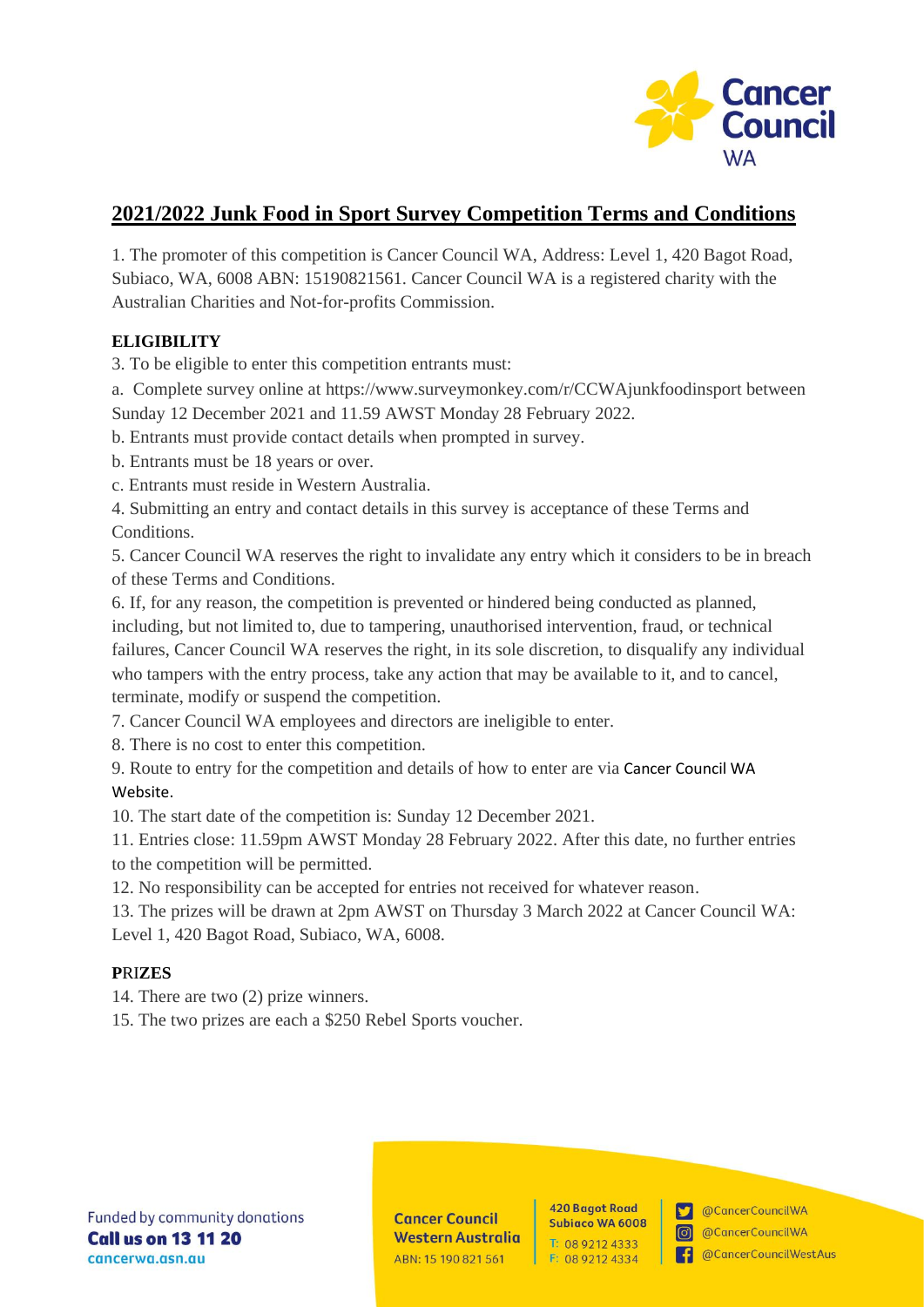

16. The prizes are not transferable and cannot be exchanged for cash. Unless expressly stated, all other expenses and ancillary costs that may be incurred in relation to the prizes are the responsibility of the winners.

17. Terms and conditions of prizes:

a. Only one entry is permitted per email address. Multiple entries from the same email address will be disqualified.

18. Cancer Council WA will conduct a random draw and the prize will be awarded to the first drawn entrant.

19. Cancer Council WA's decision is final, and it will not enter into correspondence regarding the result.

20. The name of the winner will be published on Cancer Council WA Instagram and Facebook pages.

21. The winners will be notified by email by 5pm AWST on Thursday 3 March 2022 and at that time Cancer Council WA will provide details to the winners on how they can collect the prize. 22. If Cancer Council WA is unable to contact the winners of the prizes, or if a winner does not claim the prize by 2pm AWST on Thursday 10 March 2022, an unclaimed prize draw will be held at 3pm AWST on Thursday 10 March 2022, Cancer Council WA, Address: Level 1, 420 Bagot Road, Subiaco, WA, 6008.

23. The name of the redraw winner will be notified by email.

24. Should an entrant's contact details change during the promotional period, it is the entrant's responsibility to notify Cancer Council WA. A request to access or modify any information provided in an entry should be directed to Cancer Council WA.

25. This promotion is in no way sponsored, endorsed, or administered by, or associated with, Facebook or Instagram.

#### **EXCLUSION OF LIABILITY AND INDEMNIFICATION**

26. To the fullest extent permitted by law, entrants waive any and all rights that they or any other person claiming through them may have, against Cancer Council WA, its directors, employees and agents, and they release Cancer Council WA, its directors, employees and agents from any and all claims, actions, proceedings and demands arising in relation to any injury (including death), property damage, consequential loss and any other loss, that is suffered by them or any person claiming through them as a direct or indirect result of their participation in the competition, regardless of whether such loss arises under statute or in tort including the negligence of Cancer Council WA or otherwise.

Funded by community donations **Call us on 13 11 20** cancerwa.asn.au

**Cancer Council Western Australia** ABN: 15 190 821 561

**420 Bagot Road Subiaco WA 6008** T: 08 9212 4333 F: 08 9212 4334

@CancerCouncilWA  $\mathbf{r}$  $\boxed{0}$ 

@CancerCouncilWA

**1.** @CancerCouncilWestAus